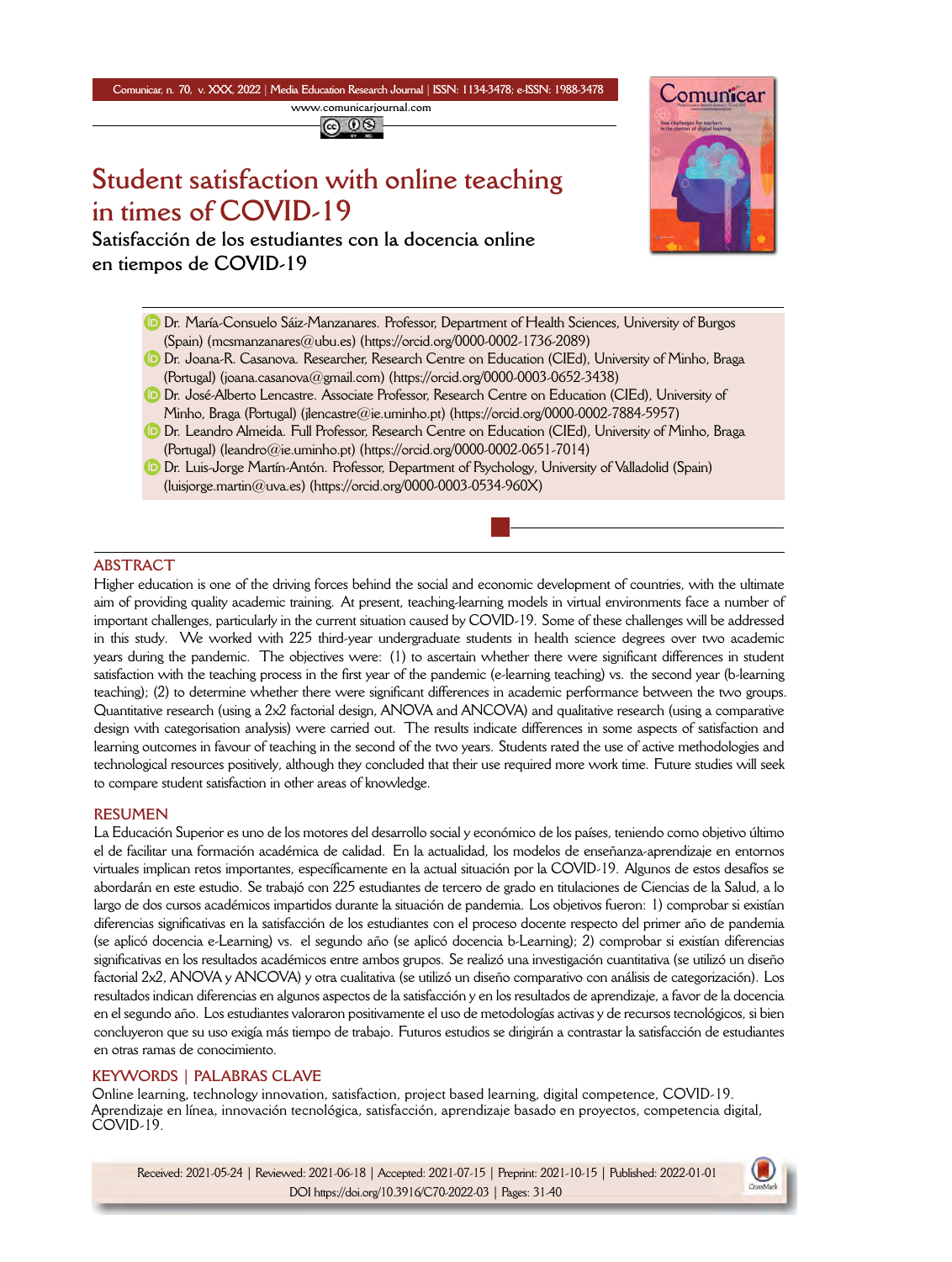# **1. Introduction and state of play**

Higher education (HE) today deserves particular attention from governments and from society as a whole, since it is increasingly being seen as a key driver of countries' social and economic development. Within the framework of social equality and education equality policies, institutions today are receiving groups of highly diverse students (from different backgrounds and with different learning profiles) compared to student profiles in the later decades of the last century. In addition, and in response to labour market needs, European policy guidelines are now focusing on increasing the percentage of citizens who have a higher education qualification, whether through initial training or through the updating of professional competencies. This new environment poses major challenges for educational institutions and teachers alike within the framework of HE. In order to deal with these challenges, new ways of organising and structuring training within the teaching-learning process are required. These challenges are clearly set out in the "ICT Competency Framework for Teachers" put forward by UNESCO (UNESCO, 2019).

This article focuses on two of these challenges. The first stems from the progressive shift from a pedagogical model of teaching-learning grounded on the acquisition of information and knowledge to a different model where the focus falls on student development of skills. A second challenge is linked to the ever-increasing and intentional use of virtual learning environments, backed by the constant progress in information and communication technologies. Said environments are particularly important at the present time where there is a commitment to remote or online education. This choice has been brought on by the confinement measures imposed worldwide as a result of the health crisis triggered by the SARS CoV-2 virus. This article specifies these challenges as well as the possible ways in which they may be successfully addressed from the institutional and teaching standpoint. The ultimate aim is to achieve quality learning within this new educational scenario.

### **1.1. Competence learning in the European Higher Education area**

Learning in HE must be based on the development of competencies. This was, and indeed continues to be, the challenge facing the European Higher Education Area (EHEA). As a result, every bachelor's and master's degree includes references to various kinds of skills (conceptual, procedural, and attitudinal), whose ultimate goal is to deliver quality academic training by offering students the best possible education. The final objective is to provide graduates with comprehensive development and employability, together with an interest in life-long learning (Šucha & Gamme, 2021). In this line, in 2020 the European Commission published a new framework of education to be applied over the period 2021-2025. Said communication attaches particular importance to achieving the aims mentioned previously. These goals have now been strengthened even further by the current pandemic (Commission to the European Parliament, 2020). The leitmotiv of the publication specifically refers to the need to train people to become independent and resilient so that they can make a high-level contribution to society. This goal is directly related to the changes that today's society requires in the way teaching and learning are undertaken. Said need has been established as a common objective of European Union countries. Likewise, this cooperation has led to adaptation and improvement in education by strengthening the common proposals that centre on the need to boost digitalisation, both amongst teachers and students. In particular, this communication refers to the need to foster further use in the acquisition of digital strategies and skills in artificial intelligence [takeaway 10 and Action 11 (Sucha & Gamme, 2021)]. Likewise, special emphasis is placed on the development of cross-sectional skills related to critical thinking, entrepreneurship, creativity, and civic commitment. These skills are deemed fundamental if future generations of students, researchers and innovators are to build a proactive and resilient society. This report also highlights the need to address the issue of under-performance and student drop-out rates at university (Casanova et al., 2018). All of these intentions are directly related to the proposals for teaching innovation that focus on preventing the digital divide between teachers and students (Sáiz-Manzanares et al., 2021).

Given this situation, it is particularly important to address the need to train teaching staff in the acquisition of digital skills. In this line, the European Framework for the Digital Competence of Educators (DigCompEdu) distinguishes six levels of digital competence (Redecker & Punie, 2017): Newcomers (A1) are teachers who have had very little contact with the use of digital tools; Explorers (A2) are teachers who

÷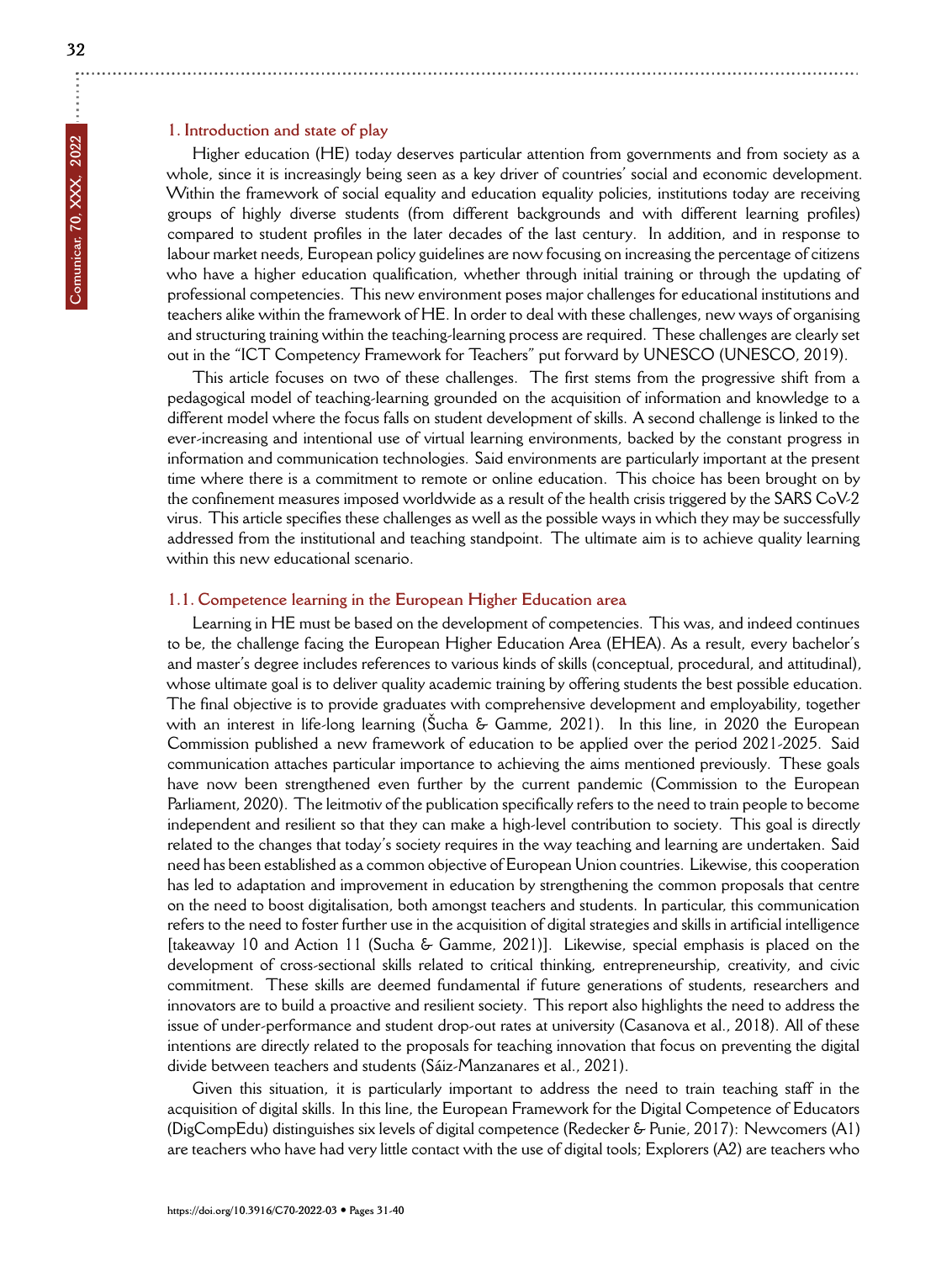have taken their first steps in the use of digital tools, but who still lack a global approach; Integrators (B1) are teachers who use and experiment with digital tools for a range of purposes in an effort to discover which digital strategies work best in each context; Experts (B2) are teachers who use a series of digital tools with a certain degree of confidence, creativity and critical spirit in order to enhance their professional activities, and who are continually striving to broaden their repertoire of practices; Leaders (C1) are teachers who use a wide range of flexible, comprehensive and efficient digital strategies; and Pioneers (C2), are those teachers who question the appropriateness of current digital and pedagogical practices, in which they themselves are experts, whilst at the same time leading the way in innovation and standing as a benchmark for younger teachers.

These challenges, and the response of government decision-makers, lead to the conclusion that a major digital transformation is required in the teaching-learning process. Said transformation needs, on the one hand, a sound technological infrastructure (platforms, tools, interoperability) and, on the other, a pedagogical proposal (learning design, accreditation and assessment processes). This is why the structure of digital transformation would need to be addressed from a pyramid of actions. This would commence with education policy (strategies), identity and communication, and would then be followed by protocols of ethics, privacy and safety, academic adaptation of services, and would then continue with the design of the educational model. Finally, it would conclude by addressing curricular content (García-Peñalvo, 2021). This framework embraces a number of different models that can be used, prominent amongst which are: Technological Pedagogical Content Knowledge (TPCK) (Koehler & Mishra, 2009), a model which points towards interaction that is at the same level of importance amongst the pedagogical elements, the use of technological resources and a proposal of educational content. Another key model is the Substitution, Augmentation, Modification and Redefinition model (SAMR) (Garcia-Utrera et al., 2014), which prioritises the importance of technology in educational change. In this study, we apply the TPCK (Koehler & Mishra, 2009), since we believe that the weight of technology and of the pedagogical model used during the instructional process should have the same degree of relevance to achieve successful and effective learning amongst students.

### **1.2. Learning in virtual environments in higher education**

Teaching in HE, whether face-to-face or blended, is increasingly taking place in virtual learning environments or in a Learning Management System (LMS). This has grown due to the current health crisis sparked by the SARS CoV-2 virus (García-Peñalvo, 2021). The pandemic has accelerated the digitalisation of teaching, since a large part of the teaching is currently delivered either completely online (e-learning), or partially online (blended learning or b-learning), depending on the outbreaks or spikes of the virus. This has major consequences for teaching staff vis-à-vis designing and implementing their teaching, which in turn affects student satisfaction with the process (Tang et al., 2021).

Recent studies (Leal-Filho et al., 2021) have shown that the pandemic caused by COVID-19 has brought about a global change in both teaching and learning. Perceived user (teachers and students) satisfaction is seen to vary depending on the confinement conditions imposed and the technological resources available (kind of device and connection networks). As a result, these authors highlight the need to implement policies that foster teaching innovation and improvements in technological resources if the challenge is to be met. Other studies carried out with health science students (medicine and nursing) have shown that satisfaction with online teaching during the early stages of the pandemic was higher amongst teachers than amongst students (Li et al., 2021). Moreover, in this latter group, differences were reported in the level of satisfaction depending on whether the situation affected practical clinical training.

Differences were also found depending on the country in question. For example, students in China and India reported a high level of satisfaction (80.29%) compared to a lower level amongst students in Jordan (26.77%). The authors also found that the level of student satisfaction was affected by their personal situation, their lockdown situation, socio-emotional support (family or friends), technological resources (network, laptops, etc.). Finally, teacher satisfaction was also influenced by the perceived satisfaction amongst their students. Another key study (Tang et al., 2021) into teaching during the pandemic underscored the importance of paying attention to detail when approaching pedagogical-technological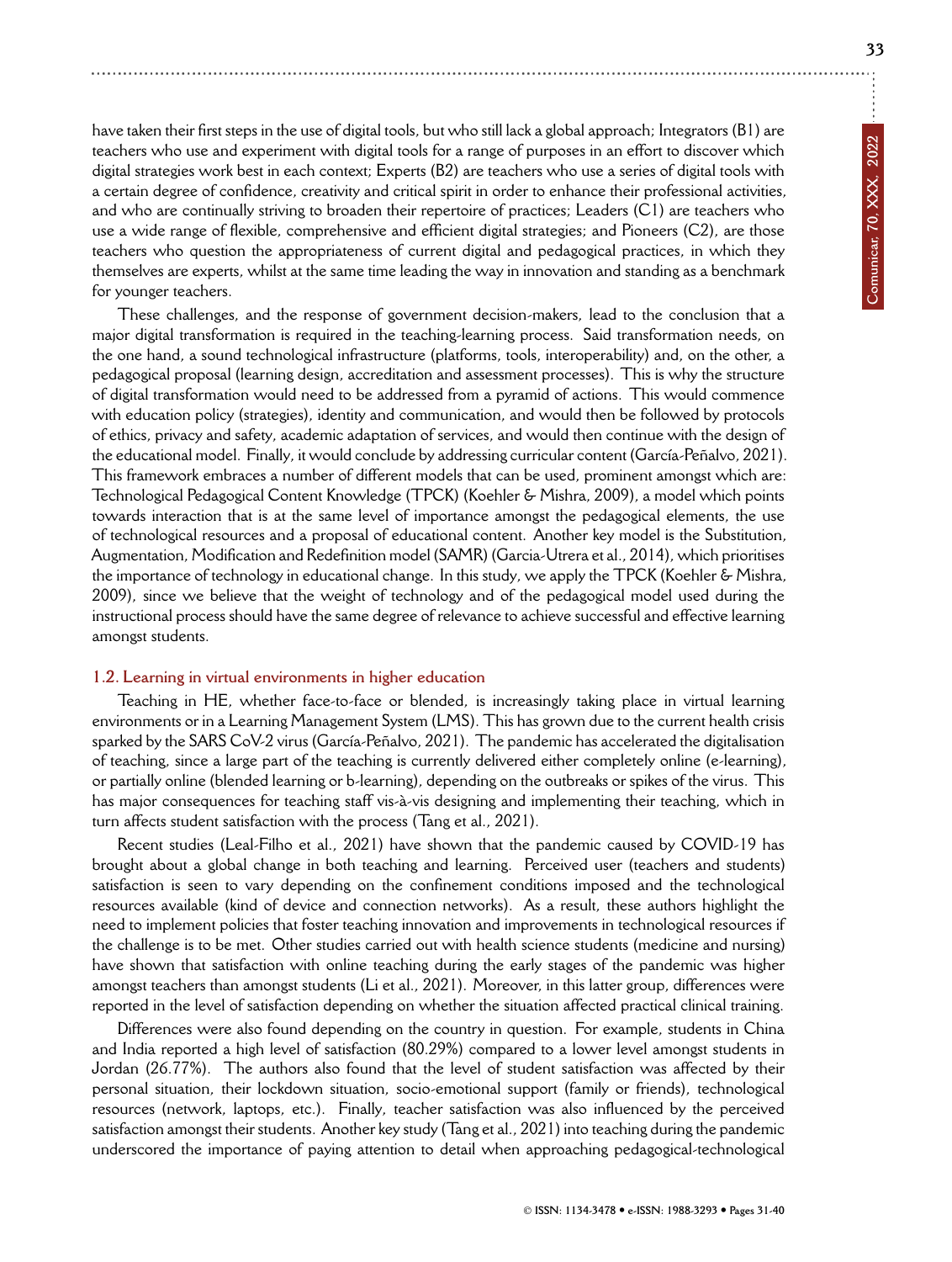issues in teaching contexts, stressing the need to include more virtual activities in order to boost student motivation and foster interaction with them.

Within this framework, one important aspect vis-à-vis achieving satisfaction with the teaching-learning process of all the stakeholders involved concerns the design of LMSs (García-Peñalvo, 2021). Recent studies (Chakma et al., 2021) have reported that LMSs which include a metacognitive design foster student development of self-regulated learning (SRL) that is creative and autonomous. The use of videos is also emerging as an extremely valuable resource to promote effective learning during the current pandemic (Kidess et al., 2021). Experts have also posited the need to continue using these resources even when the health situation eventually improves (Lowe et al., 2021). Another highly effective tool is the use of tele-simulation, particularly in health science degrees (Diaz & Walsh, 2021). This strategy differs in certain aspects from experiences with virtual reality and virtual laboratories (Sáiz-Manzanares et al., 2021). In these experiences, various kinds of learning strategies related to developing students' cognitive, metacognitive, behavioural, motivational and technical skills are put into practice.

The use of flipped learning experiences applied to online project based learning (OPBL) (Sarwa et al., 2021) is also proving to be highly effective. Implementing this kind of experience has been linked to a high degree of student satisfaction with the teaching-learning process (Sáiz-Manzanares et al., 2021). All of these resources share a common feature; the design of a teaching environment that provides the student with deep learning opportunities. In addition to incorporating all of these innovative methodological tools, teachers need to have means available that include data visualisation techniques which allow them to monitor the teaching-learning process in virtual environments (Sáiz-Manzanares et al., 2021).

These tools should embrace a high degree of usability and include data analysis systems, within what has been called Educational Data Mining (EDM) and Artificial Intelligence (Bonami, 2020). Use of these resources will enable teachers to familiarise themselves with students' learning patterns and, based on these, to create individually tailored itineraries. Nevertheless, mixed research methods will be required in order to carry out such analyses (in other words, those which value both quantitative and qualitative aspects) (Anguera et al., 2018). This use will enable a better educational response to be provided to each student's learning needs (García-Perales & Almeida, 2019; Salinas-Ibáñez & De-Benito, 2020).

In sum, resources for virtualisation, measurement and analysis will be included in what has been termed Advanced Learning Technologies (ALT). In turn, ALT will enable the development of Self-Regulated Learning (SRL) and enhance student motivation (Azevedo & Gasevic, 2019). If all of these resources are to be applied correctly, however, training in digital skills by all the stakeholders involved in the teachinglearning process will be required (Redecker & Punie, 2017; Unesco, 2019). As an example of this a recent study (Sáiz-Manzanares et al., 2021) indicated that teaching staff with a B2 or C1 level in digital skills only put into practice 66.6% of the available resources offered in an LMS such as a Modular Object-Oriented Dynamic Learning Environment (Moodle). This is a key aspect to be considered by heads of university institutions, since it points the way towards a digital transformation aimed at promoting the development of training programmes for teachers and students in digital skills (García-Peñalvo, 2021).

In addition, teaching based on student experimentation and active practice needs to be fostered even further. This ties in directly with objective 4 (Quality Education) of the Agenda 2030 (United Nations. Department of Economic and Social Affairs, 2021). At the same time, the methodological and technological change in HE teaching, which was already a challenge for society in the 21*st* century, has been hastened due to the current pandemic. As a result, teachers should include in their teaching design various e-learning or b-learning teaching resources that allow them to successfully face up to this challenge.

### **1.2.1. Quantitative research**

Taking into account the justifying framework set out above, the research questions (RQ) addressed in this study were:

- RQ1. "Will be there be any significant differences in satisfaction amongst health science students depending on when teaching was given; during the first year of the pandemic (e-learning teaching) vs. the second year (b-learning teaching)?".
- RQ2. "Will be there be any significant differences in the academic performance of health

÷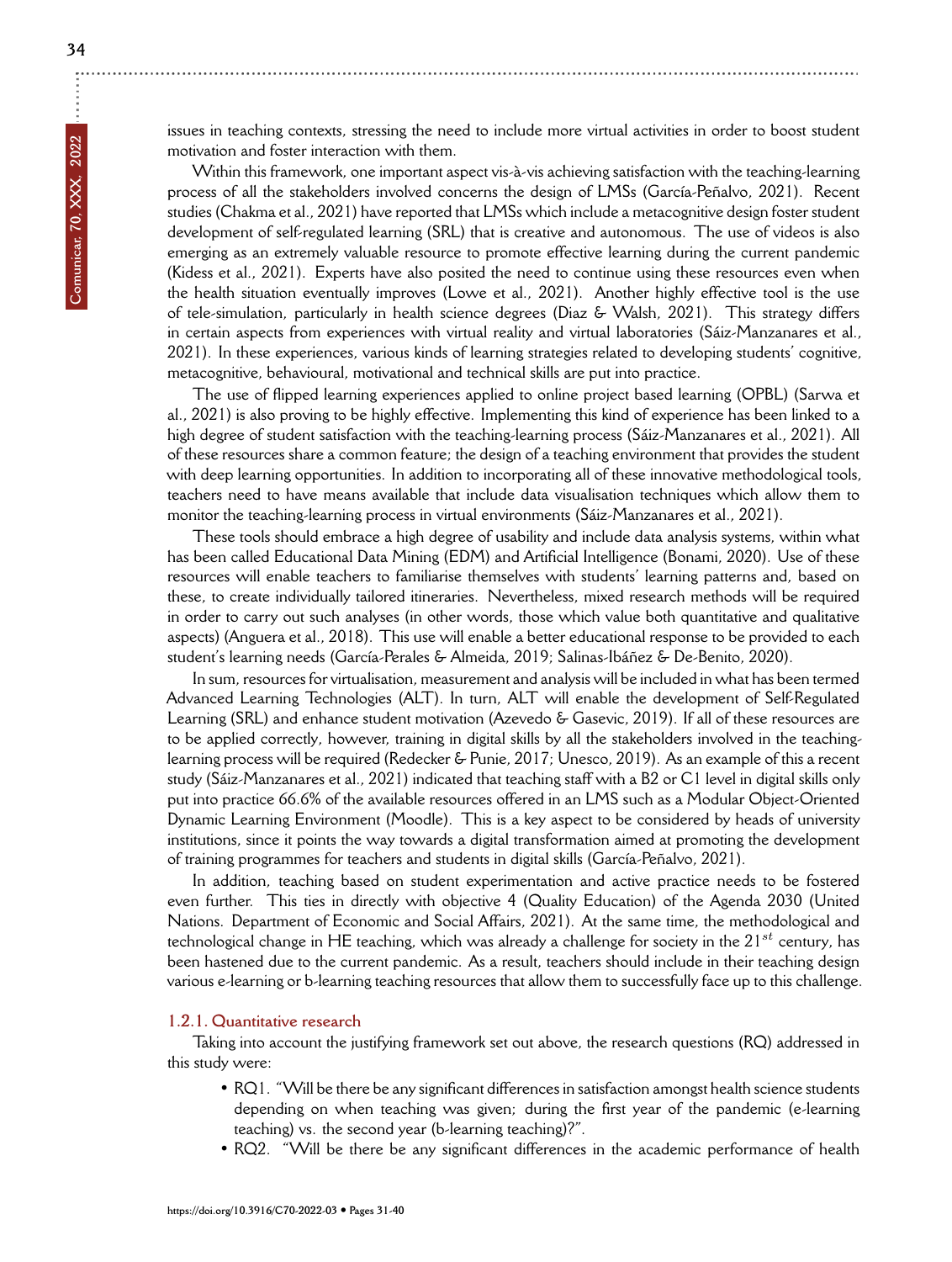**35**

science students depending on when teaching was given; during the first year of the pandemic (e-learning teaching) vs. the second year (b-learning teaching)?".

Qualitative research:

• RQ3. "Which aspects will be open to improvement and which aspects will provide the greatest satisfaction in teaching during the COVID-19 pandemic? Will these aspects differ depending on when teaching was given; during the first year of the pandemic (e-learning teaching) vs. second year (b-learning teaching)?".

### **2. Material and methods**

### **2.1. Participants**

We worked with a sample of 225 third year bachelor degree students who were taking a degree in health sciences (the Degree in Occupational Therapy, and the Degree in Nursing). The courses in which this study was carried out were taught in the second semester and lasted nine weeks. In order to control the type of teacher variable, the same teacher taught both courses. The teacher was an accredited expert in virtual teaching from the University of Burgos and her level of online teaching could be classified as a C1 skill level (Leaders (C1) in accordance with the DigCompEdu (Redecker & Punie, 2017). Convenience sampling was used to select the sample. Two groups were established: Group 1, in which teaching was given during the first year of the pandemic (academic year 2019-2020) using an e-learning teaching method, and Group 2, in which teaching was given in the second year of the pandemic (academic year 2020-2021) applying a b-learning teaching method. Descriptive statistics for the mean (M) and standard deviation (SD) of age broken down by gender can be seen in Table 1. This table shows there is a greater percentage of females than males, which is common in health science degrees. This is reflected in the latest university figures report issued by the Conference of Rectors of Spanish Universities (CRUE), which shows that the mean percentage of females in health science degrees is 73.8% (Hernandez-Armenteros & Pérez-García, 2018).

| Table 1. Description of the sample |                 |       |       |              |               |       |       |                  |                 |               |       |               |  |       |       |              |
|------------------------------------|-----------------|-------|-------|--------------|---------------|-------|-------|------------------|-----------------|---------------|-------|---------------|--|-------|-------|--------------|
| <b>Degree</b>                      | Group 1 (n=107) |       |       |              |               |       |       |                  | Group 2 (n=118) |               |       |               |  |       |       |              |
|                                    | Female (n=94)   |       |       |              | Male $(n=13)$ |       |       | Female $(n=105)$ |                 |               |       | Male $(n=13)$ |  |       |       |              |
|                                    |                 | %     | Mage  | <b>SDage</b> | n             | %     | Mage  | SDage            | $\mathbf n$     | $\frac{0}{0}$ | Mage  | <b>SDage</b>  |  | %     | Mage  | <b>SDage</b> |
| OT                                 | 38              | 82.60 | 22.40 | 2.30         | 8             | 17.40 | 21.60 | .80              | 45              | 86.50         | 22.60 | 4.70          |  | 13.50 | 21.60 | 1.40         |
| N                                  | 56              | 91.80 | 23.60 | 6.30         |               | 8.20  | 21.40 | 0.90             | 60              | 92.30         | 23.50 | 5.50          |  | 7.70  | 26.60 | 8.70         |
| .<br>$ -$<br>$\sim$ $\sim$         |                 |       |       |              |               |       |       |                  |                 |               |       |               |  |       |       |              |

Nota. Mage=Mean age; SDage=Standard Deviation age; n=number of participants in each group; Group 1: 2019-2020. First year of the pandemic (e-learning teaching method); Group 2: 2020-2021. Second year of the pandemic (b-learning teaching method); OT=Degree in Occupational Therapy; N=Degree in Nursing.

## **2.2. Tools**

a) UBUVirtual platform. This platform is an LMS, developed in Moodle. Version 3.9 was used.

b) Scale of learning strategies (ACRA for its initials in Spanish) (Román-Sánchez & Gallego-Rico, 2008). This scale has been widely applied in research focusing on learning strategies in Spanish-speaking environments (Carbonero et al., 2013). The ACRA scale identifies 32 strategies at different phases of information processing. In this study, the scale of metacognitive strategies was used, which includes the subscales of self-knowledge, self-planning and self-assessment. ACRA has a total Cronbach Alpha reliability coefficient equal to  $\alpha$ =0.90 and for the scale of metacognitive strategies of  $\alpha$ =0.89, a construct validity between evaluators of  $r=0.88$ , and a content validity of  $r=0.88$ . For this study, for each subscale, we found global reliability indicators for the scale of metacognitive strategies  $\alpha$ =0.88, and for the subscales of self-knowledge  $\alpha$ =0.82, self-planning  $\alpha$ =0.86, and self-assessment  $\alpha$ =0.80, respectively.

c) Design of the course. We applied a teaching method grounded on the use of online project based learning (OPBL) in LMS UBUVirtual. This involved applying the ABP method in e-learning environments. In other words, students draw up a project together in LMS. The materials used to apply this method can be seen in Sáiz-Manzanares (2018).

d) Two virtual laboratories that included multimedia resources were used. These laboratories are open access and can be examined in the Repository of the University of Burgos (Degree in Occupational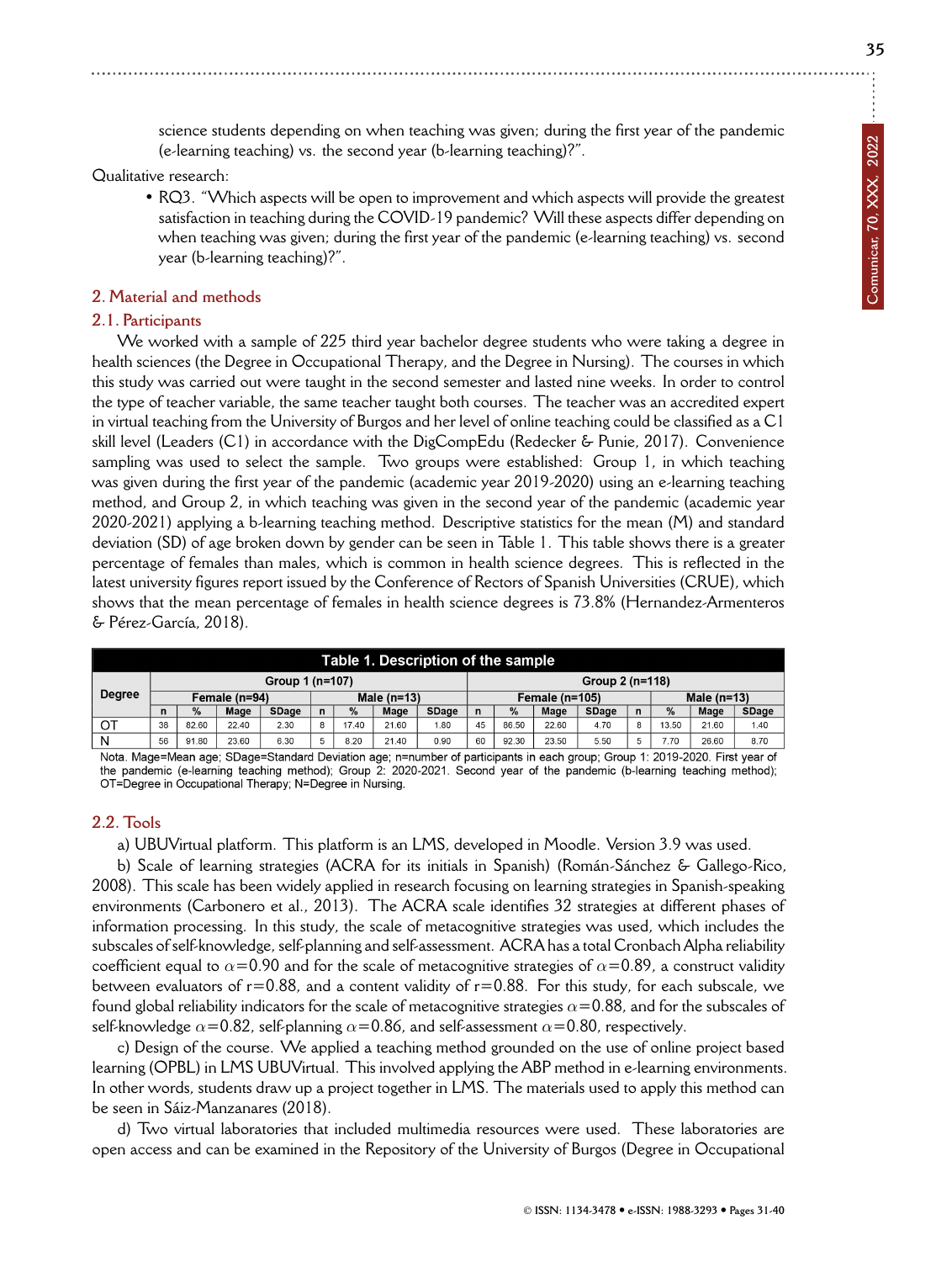÷

Therapy. Course: Early Stimulation: https://bit.ly/36U2ysn and https://bit.ly/3rykbr9; Degree in Nursing. Course: Quality Management: https://bit.ly/3rtuXyU).

e) We used flipped learning experiences that are open access and which may be consulted in the Repository of the University of Burgos (Degree in Occupational Therapy https://bit.ly/2TDSiBF and https://bit.ly/2UMAxAK. Degree in Nursing https://bit.ly/3rs01is and https://bit.ly/3rtXTGW).

f) Satisfaction survey with the teaching-learning process (ESPEA) (Sáiz-Manzanares, 2018). This is a survey drawn up ad hoc and which comprises 20 closed item responses measured on a Likert type scale from 1 to 5 points. The reliability indicators for the whole scale were  $\alpha$ =0.93, and for each element in the scale these were between  $\alpha$ =0.92 and  $\alpha$ =0.94. Also included, are four open questions that refer to aspects to be: changed, extended, reduced, and improved.

# **2.3. Procedure**

Prior to conducting the study, it was approved by the University of Burgos Bioethics Committee (No. IR 30/2019). During the first week of the academic year, students signed the informed participation consent form. In Group 1, teaching was delivered during the first year of the COVID-19 pandemic online after the fourth week of the semester, following the government's declaration of the state of emergency, which implied using an e-learning teaching method. In Group 2, teaching was given during the second year of the pandemic. Teaching was provided through a b-learning method (lessons were given virtually through the Teams platform and practical lessons were given on site, adopting safety measures such as the use of FFP2 and FFP3 face masks and protective screens). All the courses involved the use of the OPBL method, virtual laboratories and flipped classroom experiences (see Tools section).

# **2.4. Research designs**

A quantitative study was carried out in which we applied a 2x2 factorial design (type of academic year and type of degree) (Campbell & Stanley, 2005). A qualitative study was also carried out in which a comparative design was applied (Flick, 2014).

# **2.5. Data analysis**

Quantitative study: prior analyses were carried out to verify the normality of the sample (asymmetry and kurtosis statistics) and group homogeneity, prior to intervention [descriptive statistics (mean and standard deviation), one-factor fixed effects ANOVA (first year vs. second year of the pandemic)]. The hypotheses were then tested, for which a one-factor fixed effects ANCOVA was used (first year in which teaching was given (e-learning teaching method) vs. second year (b-learning teaching method) and co-variate type of degree (Degree in Occupational Therapy vs. Degree in Nursing). All of the calculations were carried out using the SPSS v.24 statistical package (IBM Corp, 2016).

Qualitative study: the answers to the open ESPEA questions (Sáiz-Manzanares, 2018) were categorised. Co-occurrence analysis between the categorised answers and the open response documents was then applied. ATLAS.ti 9 software (Atlas.ti, 2020) was used for analysis.

# **3. Analysis and results**

# **3.1. Prior analysis**

Prior to testing the hypotheses, we checked to see whether the sample distribution complied with the parameters of normality, for which we found the indicators of asymmetry and kurtosis compared to the results in the ACRA Scale of Metacognitive Strategies (Román-Sánchez & Gallego-Rico, 2008), a test which was applied to the various groups prior to commencing intervention. No extreme values were found for asymmetry (extreme values are considered to be those above |2.00|) or for kurtosis (extreme values are those between 8.00 and 20.00) (Bandalos & Finney, 2001), so that the sample can be said to display a normal distribution (Table 2). As a result, parametric contrast tests were applied in the quantitative study.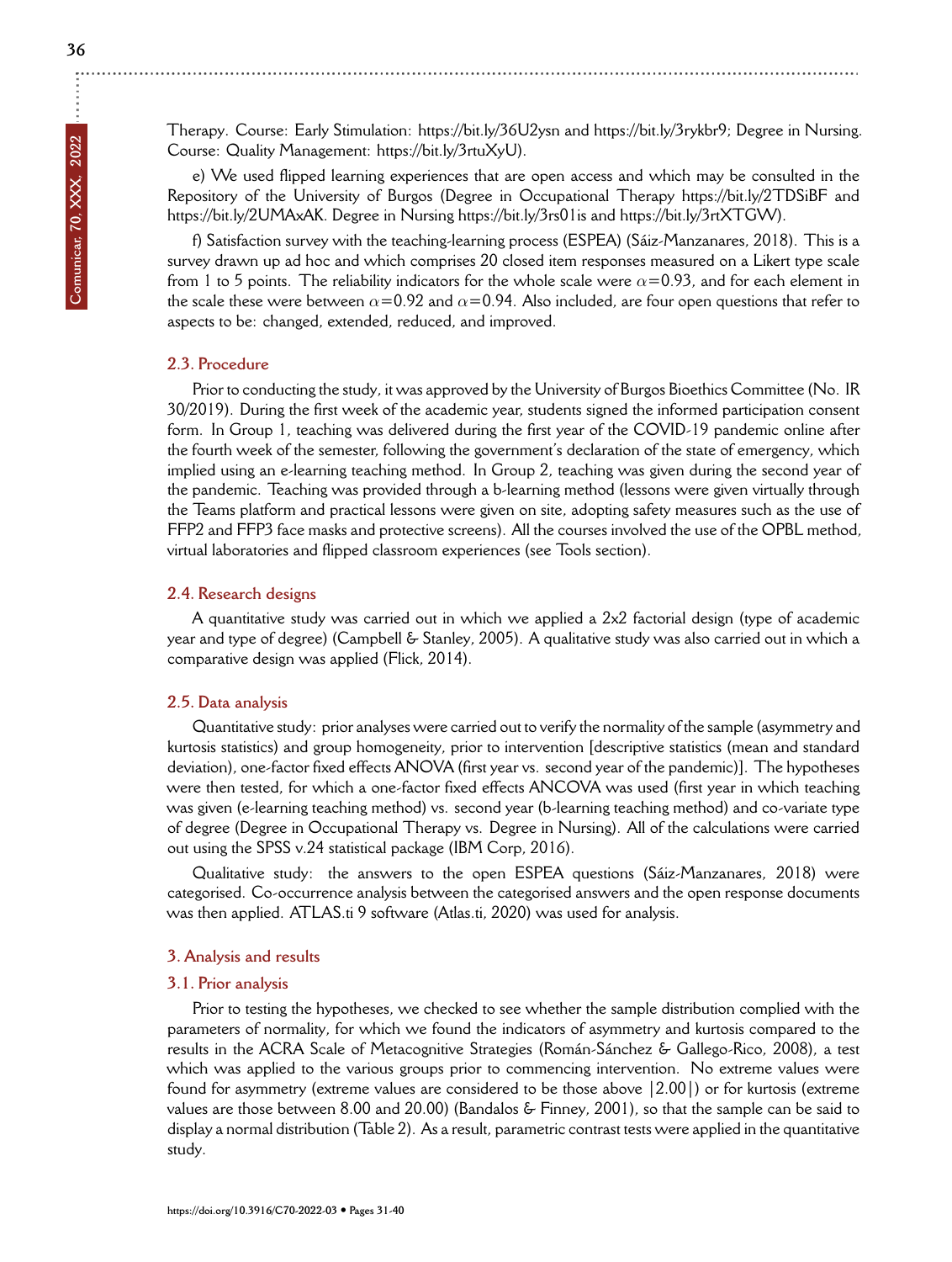| Table 2. Test for distribution normality                                           |       |                                                  |         |                                |                 |                                   |       |  |  |  |
|------------------------------------------------------------------------------------|-------|--------------------------------------------------|---------|--------------------------------|-----------------|-----------------------------------|-------|--|--|--|
| Román-Sánchez & Gallego-Rico<br>(2008) Scale of Metacognitive<br><b>Strategies</b> | Mean  | <b>Standard</b><br>Asymmetry<br><b>Deviation</b> |         | Standard<br>Asymmetry<br>Error | <b>Kurtosis</b> | Standard<br><b>Kurtosis Error</b> | Score |  |  |  |
| Self-knowledge                                                                     | 20.00 | 2.30                                             | $-1.20$ | 0.20                           | 4.30            | 0.30                              | 28    |  |  |  |
| Self-planning                                                                      | 12.50 | 2.00                                             | $-1.00$ | 0.20                           | 3.00            | 0.30                              | 16    |  |  |  |
| Self-assessment                                                                    | 19.30 | 2.30                                             | $-1.00$ | 0.20                           | 4.30            | 0.30                              | 24    |  |  |  |

We then carried out a one-factor fixed effects ANOVA to test whether, prior to intervention, there were any significant differences between the groups in the results of the Metacognitive Strategies Scale (Román- Sánchez & Gallego-Rico, 2008). Differences between means in the two groups of students were minimal (from 0.1 to 0.3), and no statistically significant differences were found (Table 3), so that the groups were considered to be homogeneous prior to intervention.

| Table 3. One-factor fixed effects ANOVA "modality type" in the ACRA Scale of Metacognitive Strategies<br>(Román-Sánchez & Gallego-Rico, 2008) |     |     |           |    |                |     |         |      |      |                |  |
|-----------------------------------------------------------------------------------------------------------------------------------------------|-----|-----|-----------|----|----------------|-----|---------|------|------|----------------|--|
| Román-Sánchez & Gallego-Rico                                                                                                                  |     | n   | G1        | n  | G <sub>2</sub> | n   | gl      |      | D    | n <sup>2</sup> |  |
| (2008) scale of metacognitive<br>strategies                                                                                                   | N   |     | M(SD)     |    | M(SD)          |     |         |      |      |                |  |
| Self-knowledge                                                                                                                                | 225 | 107 | 19.9(2.2) | 42 | 20.2(2.5)      | 118 | (1.223) | 0.14 | 0.71 | 0.001          |  |
| Self-planning                                                                                                                                 | 225 | 107 | 12.5(1.6) | 42 | 12.5(2.0)      | 118 | (1.223) | 0.05 | 0.82 | .001           |  |
| Self-assessment                                                                                                                               | 225 | 107 | 19.3(2.1) | 42 | 19.2(2.4)      | 118 | (1.223) | 0.14 | 0.72 | .001           |  |

Note. Group 1: 2019-2020. First year of the pandemic (e-learning teaching method); Group 2: 2020-2021. Second year of the pandemic (b-learning teaching method).

### **3.2. Quantitative analysis**

In order to test the RQ1, a one-factor fixed effects ANCOVA was performed [teaching given in the first year of the pandemic (e-learning teaching) vs. second year of the pandemic (b-learning teaching) and covariate (type of degree)]. Significant differences were found in ESPEA (Sáiz-Manzanares, 2018) with regard to the independent variable first academic year (e-learning teaching) vs. second year of the pandemic (b-learning teaching) in items 10 (expectations of the course), 18 (comparison with other courses), 19 (evaluation of the virtual laboratories), and 20 (general satisfaction), in all cases in favour of the group with e-learning teaching. An effect of the covariate value type of degree was also found in items 8 (addressing all elements of the teaching guide), 9 (help with job placement), 17 (satisfaction with the dynamics of the course), 18 (comparison with other courses) and 19 (evaluation of virtual laboratories). This effect was, however, seen to be low in all cases (see Table 4 in https://bit.ly/2UFS5OD). In other words, differences were minimal in the means of the two groups.

In order to test the RQ2, a one-factor fixed effects ANCOVA was performed (first year that teaching was given (e-learning teaching) vs. second year (b-learning teaching) and covariate (type of degree)). Results point to significant differences in the independent variable, academic performance, in favour of Group 2 (b-learning teaching) and no effects of the covariate type of degree were found (Table 4). In this case, the differences between the means were also minimal and the size of the effect was low.

### **3.3. Qualitative analysis**

With regard to the analysis of the responses to the open questions in ESPEA (Sáiz-Manzanares, 2018), 16 documents were analysed which included answers concerning aspects to be changed, extended, reduced and/or improved. Students' answers were subsequently categorised, distinguishing between the type of degree and the year of the pandemic in which teaching was given. Answers were grouped into two analysis criteria (i) aspects to be improved, and (ii) most highly valued aspects. ATLAS.ti 9 was used to process and analyse data. A co-occurrence analysis was then performed between the categorisations by academic year and the documents. Areas that could be improved in the Occupational Therapy Degree related to carrying out real practical work with children, an aspect which was highlighted both in the first as well as in the second year of the pandemic, and facilitating decision making vis-à-vis therapeutic intervention, an aspect which was only pointed out in the first year of the pandemic (e-learning teaching).

In the Nursing Degree, no suggestions were put forward for the first year of the pandemic (e-learning teaching) but were for the second (b-learning teaching). These suggestions concerned doing workshops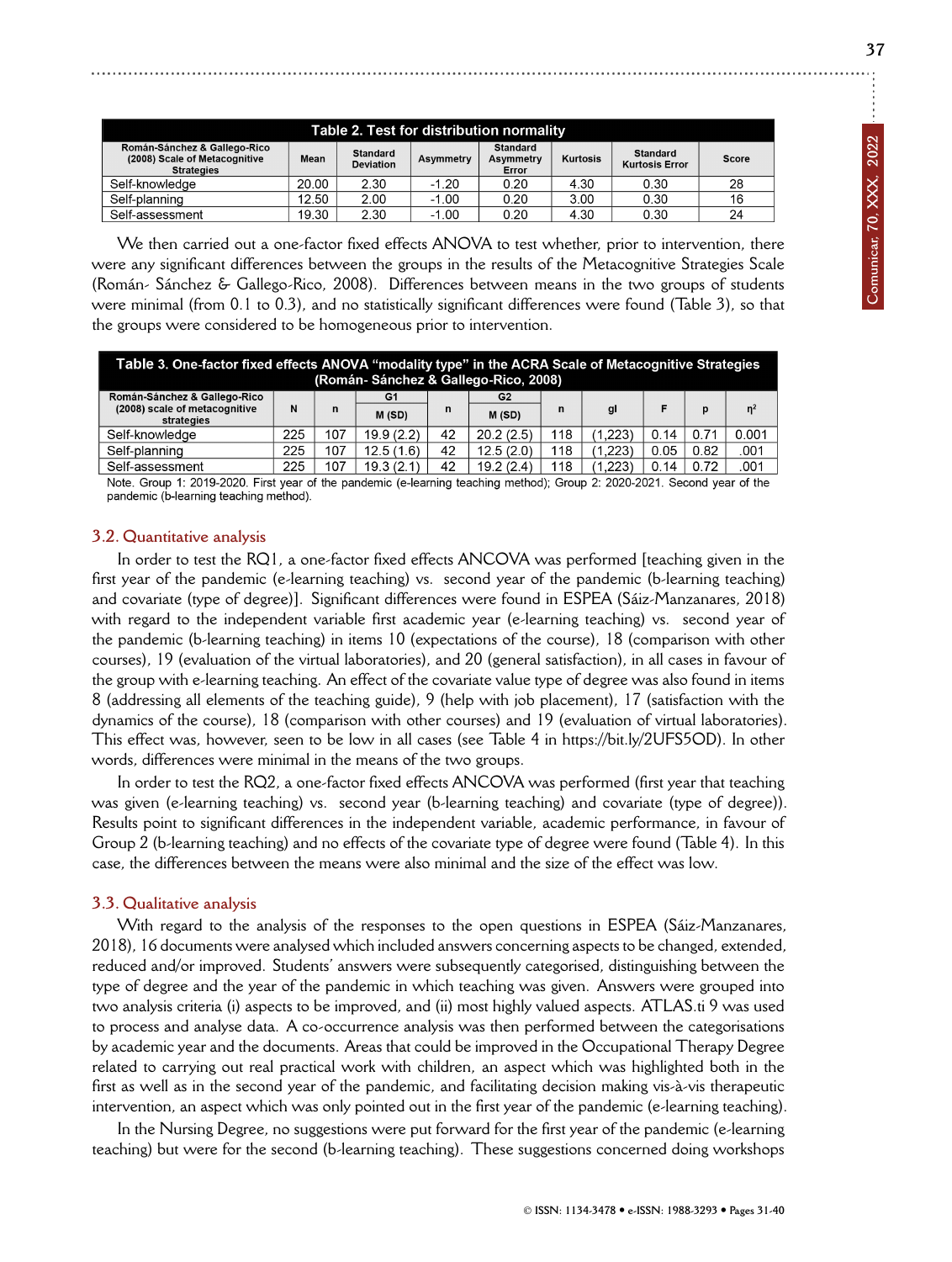during the practical training in order to explain the teaching-learning methodology and reducing the syllabus a little. Regarding the aspects considered to be most positive by students, 80% felt that the courses were well-structured, and that the syllabus was comprehensive and fitted well with the time devoted to teaching. The method used was deemed to be innovative and was seen by students as very positive in terms of their learning. Nevertheless, they felt that this type of method demanded more work time from them and that it included many technological resources they were not accustomed to using.

### **4. Discussion and conclusions**

The digital transformation of teaching within the framework of HE was already a challenge for government heads before the onset of the COVID 19 pandemic (García-Peñalvo, 2021). The health crisis triggered by the SARS CoV-2 outbreak only hastened this process. The need to digitalise the teaching and skilling environment of both teachers and students alike (Sucha & Gamme, 2021) has had to be undertaken with urgency and addressed immediately at an institutional level all over the world. Teachers and students on degrees that were taught face to face have been forced to adapt rapidly to new forms of teaching and learning, respectively, in a context of e-learning or b-learning teaching. These contexts are directly related to the inclusion of innovative teaching and technological resources in teaching methods (Sáiz-Manzanares et al., 2021). In order to be addressed in a coherent and reliable manner, said changes should be focused on a pyramidal structure, commencing with legislative proposals related to providing a sound technological and pedagogical infrastructure in TPCK-type models (García-Peñalvo, 2021). In addition, studies need to be carried out to gauge the effectiveness and impact on learning outcomes and student satisfaction.

This study specifically compares student satisfaction with the teaching provided during the two years of the pandemic. During this period, two types of e-learning teaching were applied (first year of the pandemic) vs. b-learning (second year of the pandemic). It has been shown that students experienced greater satisfaction with teaching during the first year of the pandemic. E-learning teaching was applied during this period because of the circumstances surrounding the pandemic. The results can be explained by the stricter nature of the lockdown imposed during this period and because the method applied, when compared to other more traditional systems, offered students the chance to continue receiving teaching in a more fluent manner (e.g. the digital resources used, such as videos and virtual laboratories, were particularly valued). Yet, attention should be drawn to the fact that in the two years of the pandemic, satisfaction with this particular type of teaching based on didactic and technological innovation was very high (means of 4.14 and 4.08 out of 5) with very low dispersion indicators ( $DT=0.30$  and  $DT=0.37$ ), evidencing a high degree of agreement between the two groups. These results concur with those reported in other studies (Leal-Filho et al., 2021), specifically in health science degrees (Li et al., 2021). Moreover, these results highlight the importance of pedagogical design in virtual teaching contexts in which it is necessary to include hypermedia resources that promote interactivity aimed at boosting student motivation and fostering student interaction (Tang et al., 2021).

In addition, the results of the qualitative analysis underpin how the kind of subject matter involved may influence certain aspects of student satisfaction with the teaching provided. Nevertheless, in all cases this type of teaching was felt to be a very useful resource for learning even though it meant increasing the amount time students had to spend working. In this regard, students highlighted the need to include content related to the use of technological resources in their education. Differences found in the learning outcomes in favour of the group in which b-learning teaching was applied can be explained by aspects related to the collaborative work which at that point in the pandemic could be carried out face to face. As pointed out by the studies of Leal-Filho et al. (2021) and Li et al. (2021), being confined at the height of the pandemic lockdown led to situations of social isolation that affected students' mood and which ultimately impacted their performance.

The second year of the pandemic, the period during which restrictions were less severe, enabled greater interaction between student and teacher, which accounts for the improved academic performance. This aspect should, however, be subject to analysis in future studies that include students from other areas of knowledge. Finally, it should be pointed out that the learning outcomes were high in both groups, Group 1 (e-learning teaching), mean=8.74; Group 2 (b-learning teaching), mean=8.93, which bears out

÷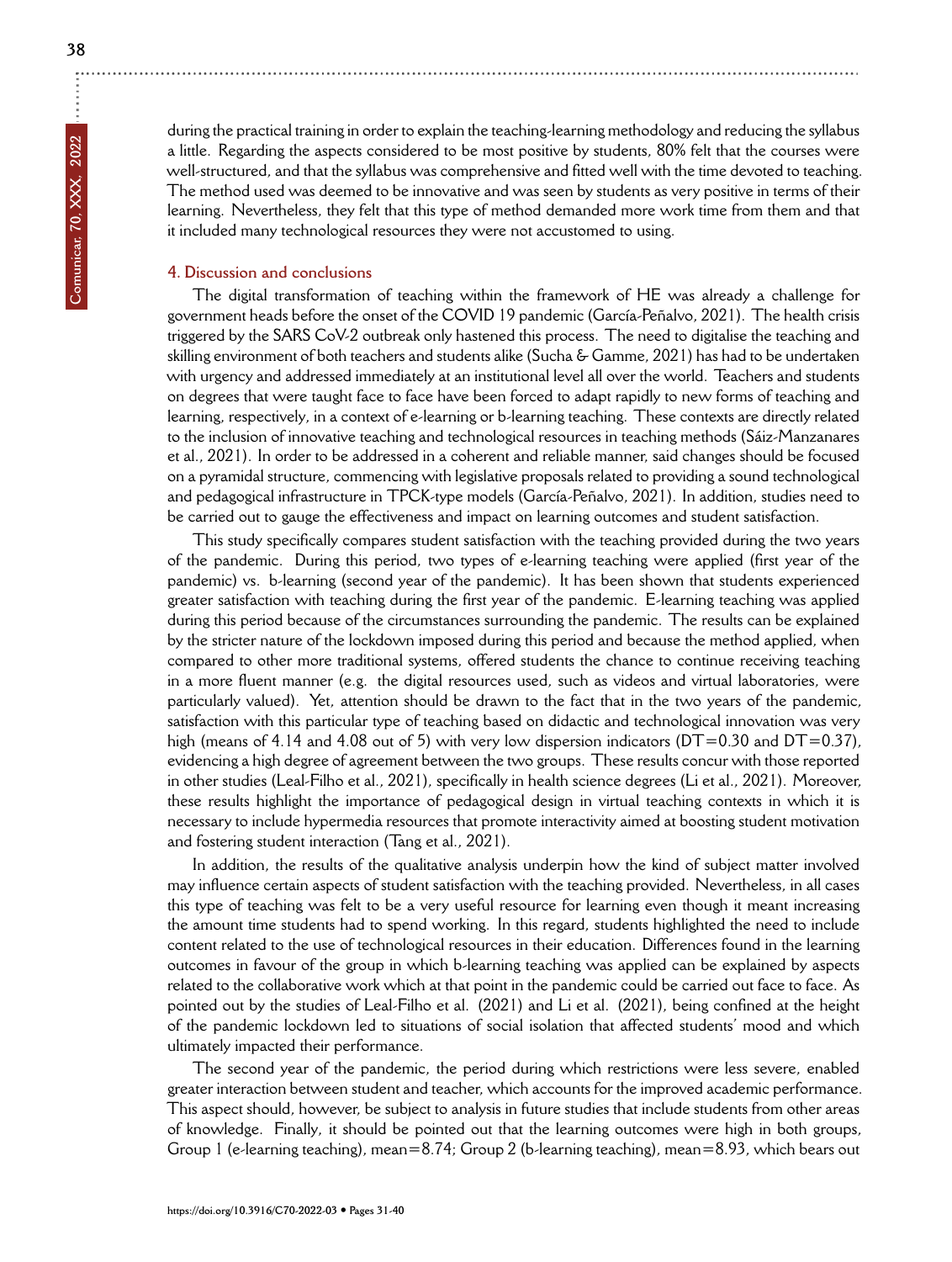the effectiveness of the teaching method applied. This centred around the use of OPBL and SRL in virtual environments. As has been shown in the studies of Sarwa et al. (2021), its use proves to be very effective for achieving successful learning responses. Future studies will, however, compare the learning outcomes in other subjects in which traditional teaching methods have been applied. The results to emerge from this work should, however, be taken with some degree of caution, since the research evidences certain limitations related to how the sample was selected, the specificity of the knowledge area in question, and which year of the degree the students were taking. This section points to a number of different aspects to be taken into account in future inquiry in order to enhance the generalisability of the findings.

In sum, the conclusions to emerge from this study align with the needs set out by UNESCO (UNESCO, 2019), the DigCompEdu (Redecker & Punie, 2017) and the goals of the Agenda 2030, which point towards a digital transformation in HE (García-Peñalvo, 2021). This is the challenge being faced by those responsible for university management around the world. At the same time, it should be emphasised that student and teacher satisfaction with the teaching-learning process in virtual environments must be assessed systematically in order to implement the required improvements as soon as possible. Because of this, future research will address perceived teacher satisfaction with regard to the teaching process in virtual environments during the COVID-19 pandemic. In this process of evaluation, it is important to apply a mixed research method (Anguera et al., 2018; Bonami, 2020; Sáiz-Manzanares et al., 2021; Salinas-Ibáñez & De-Benito, 2020), since this will enable quantitative or qualitative data to be obtained on the perceived student and teacher satisfaction that will aid education policymakers in their decision making.

### **Author Contribution**

Idea, M.C.S.M.; Literature review (state of art), M.C.S.M., L.A.; Methodology, M.C.S.M., L.A., L.J.M.A.; Data analysis, M.C.S.M., L.A.; Results, M.C.S.M., L.A., L.J.M.A.; Discussion and conclusions, M.C.S.M., L.A., L.J.M.A.; Writing (original draft), M.C.S.M.; Final revisions, M.C.S.M., L.A., L.J.M.A., J.C., J.A.L.; Project design and sponsorship, M.C.S.M., L.A., L.J.M.A., J.C., J.A.L.

### **Funding Agency**

This work was carried out with the support of two research projects. Project "E-orientación en Moodle: Detección y seguimiento del alumno en riesgo en la Universidad" funded by the Regional Government of Castilla y Leon for Recognised Research Groups, call 2019 No. BU032G19 GIR DATAHES and Project "Self-Regulated Learning in SmartArt Erasmus+ Adult Education" funded by the European Commission, call 2019 No. 2019-1-ES01-KA204-095615.

#### **References**

- Anguera, M.T., Blanco-Villaseñor, A., Losada, J.L., & Portell, M. (2018). Guidelines for designing and conducting a study that applies observational methodology. *Anuario de Psicologia*, *48*(1), 9-17.<https://doi.org/10.1016/j.anpsic.2018.02.001>
- Atlas.ti (Ed.) (2020). *Software package qualitative data analysis. (Versión 9)*. [Software]. Atlas.ti.<https://atlasti.com> Azevedo, R., & Gasevic, D. (2019). Analyzing multimodal multichannel data about self-regulated learning with advanced learning
- technologies: Issues and challenges. *Computers in Human Behavior*, *96*, 207-210.<https://doi.org/10.1016/j.chb.2019.03.025> Bandalos, D.L., & Finney, S.J. (2001). Item parceling issues in structural equation modeling. In G. A. Marcoulides, & R. E.
- Schumacker (Eds.), *New developments and techniques in structural equation modeling* (pp. 269-296). Lawrence Erlbaum Associates Publishers.<https://doi.org/10.4324/9781410601858>
- Bonami, B.P. (2020). Education, big data and artificial intelligence: Mixed methods in digital platforms. [Educación, big data e inteligencia artificial: Metodologías mixtas en plataformas digitales]. *Comunicar*, *65*, 43-52. <https://doi.org/10.3916/C65-2020-04>
- Campbell, D.T., & Stanley, J.C. (2005). *Diseños experimentales y cuasiexperimentales en la investigación social*. Amorrortu. <https://bit.ly/3i1GKS4>
- Carbonero, M.A., Román, J.M., & Ferrer, M. (2013). Programa para "aprender estratégicamente" con estudiantes universitarios: Diseño y validación experimental. *Anales de Psicología*, *29*(3), 876-885.<https://doi.org/10.6018/analesps.29.3.165671>
- Casanova, J.R., Cervero, A., Núñez, J.C., Almeida, L.S., & Bernardo, A. (2018). Factors that determine the persistence and dropout of university students. *Psicothema*, *30*(4), 408-414.<https://doi.org/10.7334/psicothema2018.155>
- Chakma, U., Li, B., & Kabuhung, G. (2021). Creating online metacognitive spaces: Graduate research writing during the covid-19 pandemic. *Issues in Educational Research*, *31*(1), 37-55.<https://doi.org/https://doi/10.3316/informit.748747335200300>
- Commission to the european parliament (Ed.) (2020). *Communication from the Commission to the european parliament, the council, the european economic and social committee and the committee of the regions*.<https://bit.ly/3kwseDh>
- Diaz, M.C.G., & Walsh, B.M. (2021). Telesimulation-based education during COVID-19. *Clinical Teacher*, *18*(2), 121-125. <https://doi.org/10.1111/tct.13273>
- Flick, U. (2014). *El diseño de la investigación cualitativa*. Morata.